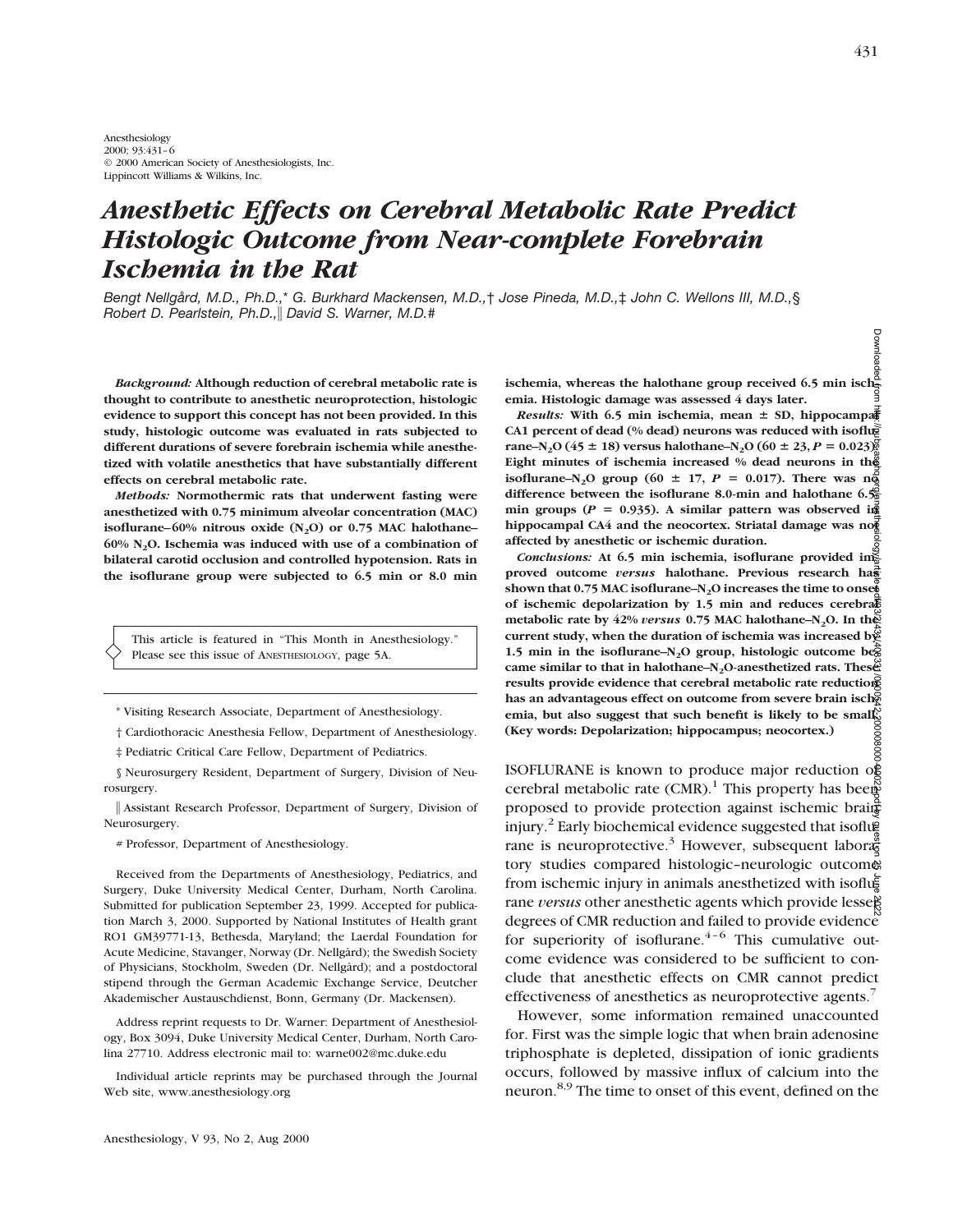basis of a shift in brain parenchymal direct current (DC) potential, is known to be related to preischemic  $CMR$ .<sup>10,11</sup> This evidence allowed prediction that anesthetics with different potency in reducing CMR could be associated with different times to loss of direct current potential (*i.e.*, time to depolarization). Indeed, Verhaegan *et al.*<sup>12</sup> observed a 1.5 min delay in time to depolarization in rats subjected to near-complete forebrain ischemia injury while anesthetized with 0.75 minimum alveolar concentration (MAC) isoflurane–60% nitrous oxide  $(N_2O)$  *versus* 0.75 MAC halothane–60% N<sub>2</sub>O. At these doses, cortical CMR of glucose ( $CMR_{\text{glucose}}$ ) was 42% less in the isoflurane-anesthetized rats.

The significance of anesthetic-mediated CMR reduction and its associated effect on time to ischemic depolarization has not been evaluated in an outcome model. We designed an experiment that precisely replicated the experimental conditions used by Verhaegen *et al.*<sup>12</sup> Rats anesthetized with equi-MAC doses (*i.e.*, 0.75 MAC) of either halothane or isoflurane in  $60\%$  N<sub>2</sub>O-balance oxygen were subjected to forebrain ischemia. Ischemia duration was varied to allow the duration of postdepolarization ischemia to be equivalent for the two anesthetics, thereby segregating time to depolarization (and therefore CMR) as an outcome variable. Histologic damage was evaluated 4 days later.

## **Materials and Methods**

This study was approved by the Duke University Animal Care and Use Committee. Male Sprague-Dawley rats (8–10 weeks, Harlan Sprague-Dawley, Indianapolis, IN) underwent fasting for 12–16 h, but were allowed free access to water. The animals were then anesthetized with 3–5% halothane or isoflurane in oxygen. After orotracheal intubation, the lungs were mechanically ventilated (30–40% O<sub>2</sub>–balance nitrogen  $[N_2]$ ). The inspired concentration of halothane or isoflurane (1 to 2%) was adjusted to maintain mean arterial pressure (MAP) within 80–120 mmHg. Surgery was performed using an aseptic technique, and all wounds were infiltrated with 1% lidocaine. The tail artery was cannulated. *Via* a neck incision, the right jugular vein was cannulated. The common carotid arteries were exposed and encircled with sutures, leaving the vagus nerves and cervical sympathetic plexus intact.

Electroencephalography (EEG) was monitored with use of active subdermal electrodes positioned over the

parietal cortex bilaterally. A 22-gauge needle thermistor was placed adjacent to the skull beneath the temporalis muscle, and pericranial temperature was servoregulated at  $37.0 \pm 0.1^{\circ}$ C with surface heating (heat lamp) or cooling during ischemia and for 2 h after recirculation. Heparin (50 IU) was given intravenously.

The animals were randomly assigned to one of three groups ( $n = 20$  per group):

- Halothane 6.5 min: Halothane anesthesia was continued. The inspired dose was reduced to 0.8% in 60%  $N_2O_{\mathbb{E}}^2$ balance oxygen. The duration of forebrain ischemi $\frac{2}{3}$ was 6.5 min;
- Isoflurane 6.5 min: Isoflurane anesthesia was continued. Isoflurane 1.1% was inhaled in 60% N<sub>2</sub>O–balance  $\alpha \frac{1}{8}$ ygen. The duration of forebrain ischemia was 6.5 min
- Isoflurane 8.0 min: Isoflurane anesthesia was continued. Isoflurane 1.1% was inhaled in 60% N<sub>2</sub>O–balance oxygen. The duration of forebrain ischemia was 8.0 min $\frac{3}{7}$

A 30-min interval of physiologic stabilization was prog vided in all animals to allow anesthetic stabilization and to adjust minute ventilation to produce normocapnia. Muscle paralysis was provided by intravenous rocurosed nium, 3.5 mg/kg, repeated when necessary.

Near-complete forebrain ischemia was induced by withdrawal of blood from the jugular venous catheter to  $\mathfrak{E}$ maintain mean arterial pressure at  $30 \pm 5$  mmHg, cong comitant with bilateral carotid artery occlusion using aneurysm clips.<sup>13,14</sup> *Ischemia* was defined as the time between clip placement and removal. To discontinu@ ischemia, the shed blood was reinfused and the caroti $\bar{\mathbb{Q}}$ clips were removed. Intravenous NaHCO<sub>3</sub> (0.3 mEq) was administered to minimize systemic acidosis. Downloaded from http://pubs.asahq.org/anesthesiology/article-pdf/93/2/431/408331/0000542-200008000-00022.pdf by guest on 25 June 2022

The anesthetic states and pericranial temperature regulation were continued for an additional  $2 \text{ h}$ . Anesthetics were then discontinued. At recovery of the righting reflex, animals were extubated and placed in an oxygen enriched environment (approximately 50%  $O_2$ –50% N<sub>2</sub>)<sup>o</sup> for 1 to 2 h. Animals were then returned to their home cages.

On the fourth postischemic day, with the observer blind to group assignment, motor function tests were performed according to an established protocol, including assays of prehensile traction and balance beam performance.15,16 The motor score was graded on a scale of 0-9 (best score  $= 9$ ).

The rats were then anesthetized with halothane in oxygen–nitrogen and perfused *in situ* with buffered 10%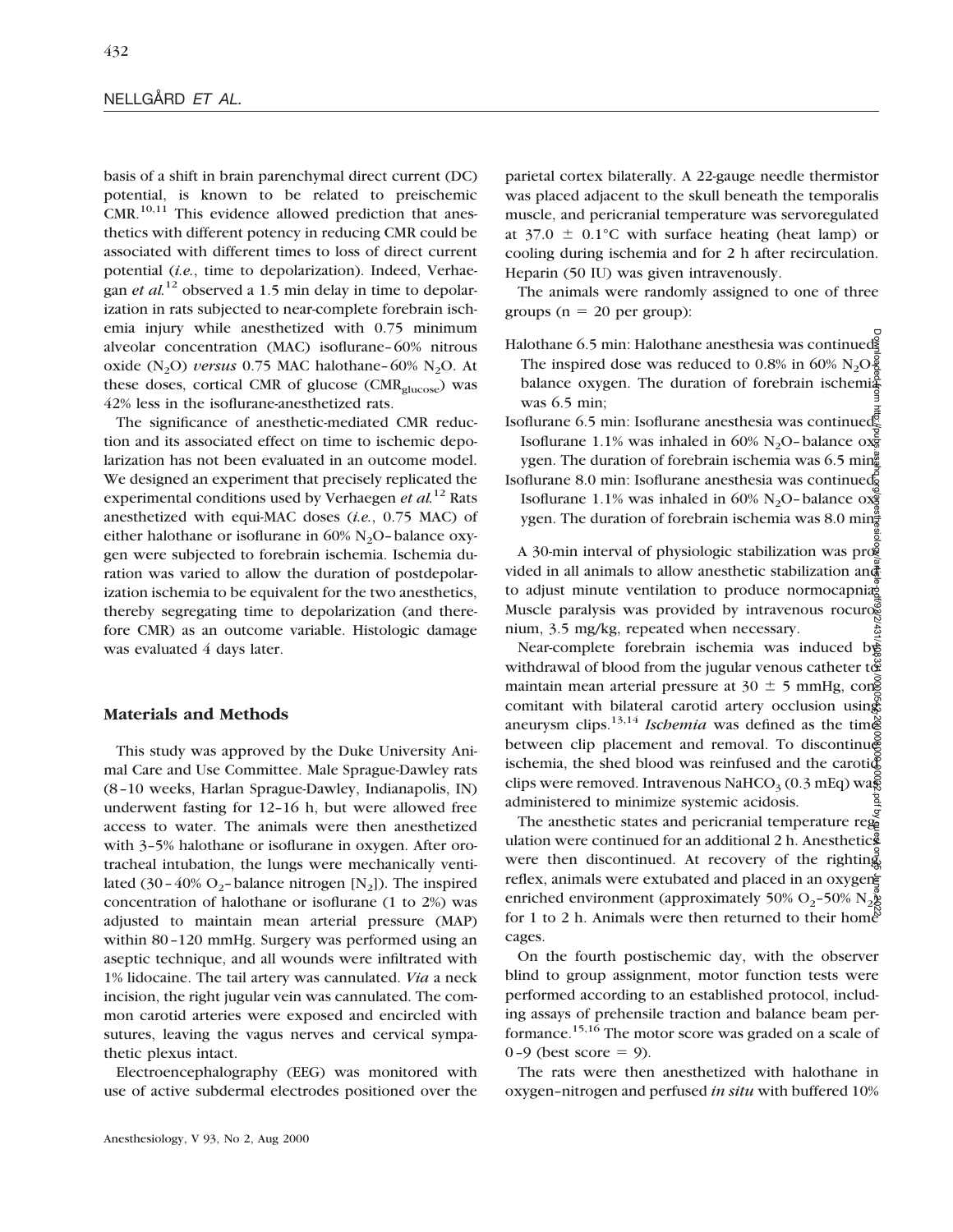formalin. Paraffin-embedded brain sections were serially  $cut$  (5- $\mu$ m thick) and stained with acid fuchsin–celestine blue. With the investigator blind to group assignment, all viable and necrotic neurons in the CA1 sector of hippocampus (bregma  $-4.0$ ) were counted and the % dead neurons was calculated. Hippocampal CA4 damage was evaluated at the same coronal level and graded on a scale of 1-4,  $(1 = 0 - 25\%$  of neurons damaged;  $2 = 25 - 50\%$  of neurons damaged;  $3 = 50 - 75%$  of neurons damaged and  $4 = 75-100\%$  of neurons damaged). Damage in the striatum was evaluated in a lateral circular area of 400  $\mu$ m in diameter, at a level 0.3 mm caudal to bregma. Viable and necrotic neurons were counted and damage is presented as % dead neurons. Neocortical damage was also evaluated in a circular area with a  $400 \text{-} \mu \text{m}$  diameter dorsal to the entorhinal fissure 3.8–4.0 mm caudal to bregma. The total of necrotic neurons was counted and is presented as the number of necrotic neurons/highpower field.

#### *Statistical Analysis*

Parametric values, including histologic injury in the hippocampal CA1, neocortex, and striatum, were subjected to analysis of variance. When indicated by a significant F ratio, between-group differences were defined using *post hoc* protected least-squares difference analysis. Values are reported as mean  $\pm$  SD. Nonparametric values (*e.g.*, motor function and hippocampal CA4 damage scores) were compared with use of the Kruskal-

200008

Wallis H statistic and are reported as median  $\pm$  interquartile deviation. Significance was assumed when  $P \leq 0.05$ .

#### **Results**

One rat died in the halothane 6.5-min group from undefined causes. Physiologic values for survivors are reported in table 1. Values were similar among experimental groups. Motor function scores were also similar among groups (halothane 6.5 min =  $7 \pm 4$ ; isoflurane 6.5 min =  $7 \pm 2$ ; isoflurane 8.0 min =  $7 \pm 2$ ,  $P = 0.24\frac{8}{9}$ .

Histologic injury is presented in figure 1. Hippocampal CA1 damage was different among groups ( $P = 0.03$ ) $\frac{1}{4}$ With 6.5 min ischemia, damage was reduced in isoflusrane- (45  $\pm$  18 % dead neurons) *versus* halothane-anes thetized rats (60  $\pm$  23 % dead neurons,  $P = 0.02\frac{\pi}{2}$ Extension of the duration of ischemia to  $8.0$  min in creased CA1 damage in isoflurane-anesthetized rats (60  $\pm$  17 % dead neurons,  $P = 0.02$ ). There was not difference between the isoflurane 8.0-min and halothanged 6.5-min groups ( $P = 0.94$ ). A similar pattern was observed in CA4. Downloaded from http://pubs.asahq.org/anesthesiology/article-pdf/93/2/431/408331/0000542-200008000-00022.pdf by guest on 25 June 2022

Damage in the neocortex was also different among groups ( $P = 0.03$ ). The number of necrotic neurons $\frac{8}{3}$ high-power field was less in the isoflurane 6.5-min groups  $(27 \pm 12 \text{ necrotic neurons/high-power field})$  compared with the halothane 6.5-min group ( $37 \pm 12$ ,  $P = 0.02$ ). Extension of ischemia duration to 8.0 min increased the number of neocortical necrotic neurons in isoflurane $\frac{a}{b}$ 

**Table 1. Physiologic Values in Rats Subjected to Forebrain Ischemia**

| Halothane, 6.5 min | Isoflurane, 6.5 min | Isoflurane, 8.0 mic |
|--------------------|---------------------|---------------------|
| $295 \pm 13$       | $292 \pm 12$        | $292 \pm 216$       |
| $269 \pm 27$       | $300 \pm 19$        | $285 \pm 29$        |
|                    |                     |                     |
| $90 \pm 7$         | $99 \pm 13$         | $106 \pm 12$        |
| $7.36 \pm 0.04$    | $7.37 \pm 0.03$     | $7.35 \pm 0.03$     |
| $38 \pm 3$         | $36 \pm 3$          | $39 \pm 3$          |
| $124 \pm 18$       | $148 \pm 23$        | $145 \pm 22$        |
| $105 \pm 8$        | $116 \pm 16$        | $112 \pm 16$<br>2C  |
| $40 \pm 2$         | $39 \pm 1$          | 77.<br>$39 \pm 1$   |
| $37.0 \pm 0.1$     | $37.0 \pm 0.1$      | $37.0 \pm 0.1$      |
|                    |                     |                     |
| $104 \pm 9$        | $104 \pm 11$        | $104 \pm 13$        |
| $7.40 \pm 0.03$    | $7.39 \pm 0.03$     | $7.37 \pm 0.03$     |
| $37 \pm 2$         | $39 \pm 2$          | $40 \pm 2$          |
| $128 \pm 19$       | $153 \pm 44$        | $139 \pm 22$        |
| $108 \pm 10$       | $125 \pm 11$        | $117 \pm 15$        |
| $39 \pm 1$         | $39 \pm 1$          | $39 \pm 1$          |
| $37.0 \pm 0.1$     | $37.0 \pm 0.1$      | $37.0 \pm 0.1$      |
|                    |                     |                     |

Mean  $\pm$  SD. MAP = mean arterial pressure; Pa<sub>CO2</sub> = arterial blood carbon dioxide partial pressure; Pa<sub>O2</sub> = arterial blood oxygen partial pressure; N = 19-20 per group.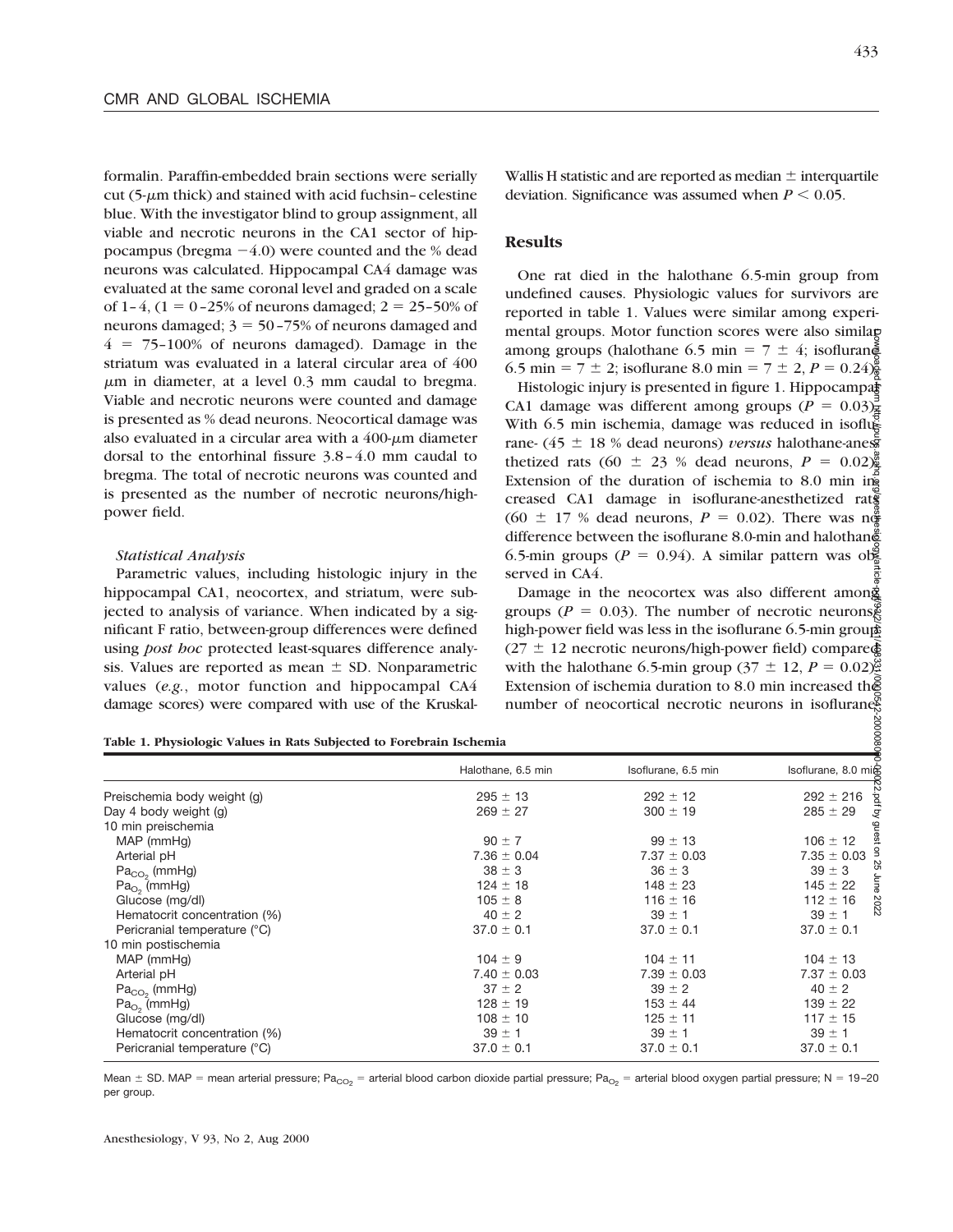

**Fig. 1. Histologic damage resulting from near-complete forebrain ischemia in rats anesthetized with 1.1% (0.75 MAC) isoflurane–60% nitrous oxide (N2O)** *versus* **0.8% (0.75 MAC) halothane– 60% N2O. After 6.5 min ischemia, isoflurane-anesthetized rats had** less damage in the hippocampal CA1 ( $P = 0.02$ ) and neocortex  $(P = 0.02)$  than did halothane-anesthetized rats subjected to 6.5 **min ischemia. Extension of the ischemic interval to 8.0 min in isoflurane-anesthetized rats resulted in increased CA1 (** $P = 0.02$ **)** and neocortical  $(P = 0.03)$  damage relative to the isoflurane 6.5**min group, but damage was equivalent to that observed in the halothane 6.5-min ischemia group. There was no difference in the striatum between groups. Open circles represent values for indi**vidual animals. Horizontal bars depict group mean. n = 19 or 20 **animals/group.**

anesthetized rats  $(36 \pm 14, P = 0.03)$ . There was no difference between the isoflurane 8.0-min and halothane 6.5-min groups ( $P = 0.83$ ).

There was no difference among groups for % dead neurons in the striatum (halothane 6.5 min =  $39 \pm 5$ ; isoflurane 6.5 min =  $37 \pm 4$ ; and isoflurane 8.0 min =  $39 \pm 8$ ;  $P = 0.54$ ).

#### **Discussion**

In three of four structures evaluated, extension of ischemia from 6.5 to 8.0 min increased histologic damage in isoflurane-anesthetized rats. Although rats anesthetized with isoflurane incurred less damage than did those anesthetized with halothane during 6.5 min isch emia, extension of the ischemic interval to 8.0 min in the isoflurane group caused damage to be equivalent to the halothane 6.5-min group.

The 1.5-min difference in duration of ischemia was selected to capture the difference in time to depolariza<sup> $\ddot{a}$ </sup> tion measured for the two anesthetics by Verhaegen *et*  $al$ , <sup>12</sup> who studied an identical ischemic injury. In that study, a 1.5-min greater delay in time to depolarization was associated with a 42% lower CMR<sub>glucose</sub> in the isoflug rane–N<sub>2</sub>O *versus* halothane–N<sub>2</sub>O groups. When that study was performed, it was thought that such a small delay in onset of ischemic depolarization could not  $b\ddot{\xi}$ detected as a difference in histologic outcome because of limitations in model sensitivity. Accordingly, a test of the relevance of anesthetic effects on CMR and time  $t\ddot{\hat{\Phi}}$ depolarization was not pursued.

Recently, we evaluated rats subjected to either  $7$  or  $\&$ min of a similar forebrain ischemic injury while attempts ing to define the impact of preischemic brain norepis nephrine depletion on ischemic outcome.<sup>17</sup> Control groups, having normal brain norepinephrine concentra tions, were found to have a statistically worsened  $CAE$ damage, resulting from the 8- *versus* 7-min injury (7 min = 57  $\pm$  34 % dead neurons; 8 min = 78  $\pm$  2 % dea $\overline{\mathbf{\mathcal{F}}}$ neurons,  $P = 0.041$ ). That information, along with recent recurrent evidence that isoflurane reduces focal and global ischemic brain injury when compared to other anesthetics,<sup>18-20</sup> gave reason to revisit the question of the influence of CMR reduction on ischemic outcome. Downloaded from http://pubs.asahq.org/anesthesiology/article-pdf/93/2/431/408331/0000542-200008000-00022.pdf by guest on 25 June 2022

The results of the current experiment can be held in contrast to another study that used a similar experimental design. Hypothermia is also known to reduce CMR and the time to depolarization in ischemic brain.<sup>21</sup> It can be postulated that one mechanism by which hypothermia reduces ischemic brain damage is by decreasing the duration of depolarization (and therefore the duration of calcium influx) during the ischemic injury. To test whether this delay in onset of depolarization has an influence on outcome, rats were subjected to ischemia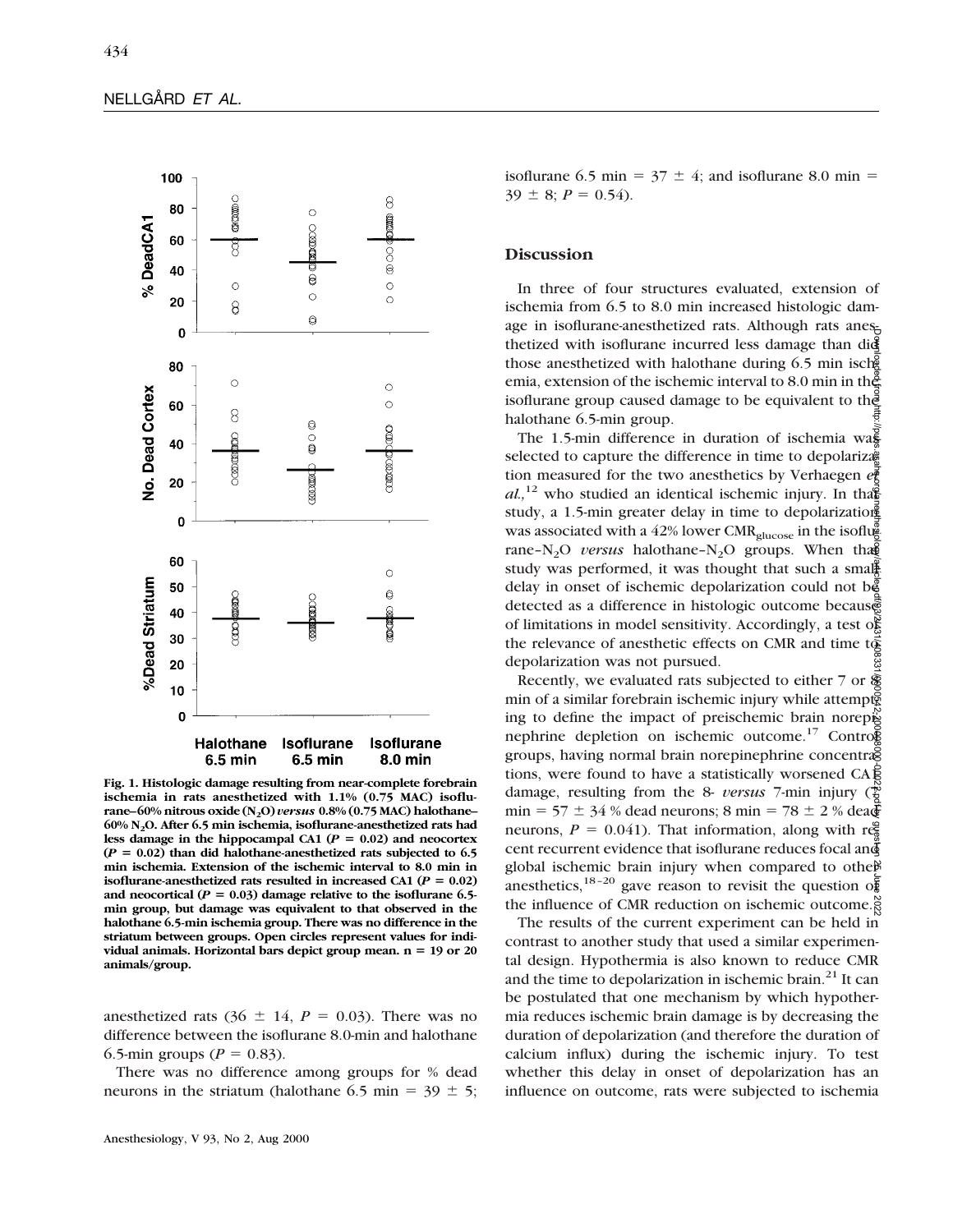of varied durations to make the duration of normothermic intraischemic depolarization equivalent to the duration of hypothermic intraischemic depolarization.<sup>22</sup> Although the total duration of ischemia was 4 min longer in the hypothermic rats (*i.e.*, 14 *versus* 10 min), histologic damage was still markedly less severe (*i.e.*, near zero) than that observed in normothermic rats. In contrast to the case for isoflurane, these results indicate that hypothermic protection relies on far more important neuroprotective mechanisms than simple reduction of CMR.

Because of recent evidence that isoflurane and other volatile anesthetics are neuroprotective,<sup>18,20,23</sup> there is renewed interest in defining the mechanisms by which such protection occurs. Volatile anesthetic agents have been identified as effective *N*-methyl-D-aspartate (NMDA) antagonists. $24-27$  Activation of this receptor allows calcium entry. It remains plausible that a principle cause of ischemic injury is overexcitation of this receptor by a massive increase in extracellular glutamate concentration.<sup>28</sup> This increase has been shown to occur at blood flow thresholds less than those necessary for onset of ischemic depolarization.<sup>29</sup> We speculate that isoflurane (and potentially other volatile anesthetics) serves a dual action by delaying depolarization-mediated increases in glutamate concentration and then by inhibiting the NMDA receptor when glutamate release eventually occurs. This speculation would also predict that halothane and isoflurane would be equally effective in inhibiting NMDA neurotoxicity *in vitro*, a test that to date has not been performed. Of course, when considering mechanistic neuroprotective actions, potential interactions with  $\gamma$ -aminobutyric acid–mediated (GABAergic) properties of volatile anesthetic agents cannot be overlooked. $30,31$ 

There have been no appropriately designed human trials that allow direct comparison of the relative neuroprotective effects of volatile anesthetics. However, two human studies have evaluated the relative electrophysiologic effects of approximately 0.75 MAC isoflurane *versus* halothane in patients also receiving N<sub>2</sub>O while undergoing carotid endarterectomy.32,33 That work showed a differential cerebral blood flow reduction necessary for ischemic changes to become evident on the electroencephalogram. Flow thresholds for EEG changes were lower with isoflurane. In one of those studies, neurologic outcome was reported and there was no effect of anesthetic agent. $32$  Although methodologic factors limit interpretation (*i.e.*, retrospective design and non–current study of the different anesthetics), absence

of a differential outcome does not rule out a potentially greater protective effect of isoflurane. Flow thresholds necessary for EEG changes are substantially greater than those necessary for release of neurotransmitters or neuronal depolarization.<sup>34-36</sup> The results of our study suggest that differential effects of halothane and isoflurane on outcome might only be found when the lower flow thresholds are reached and would only be relevant to situations in which the duration of ischemia is brief enough to allow the respective anesthetic effects on time to depolarization to become important.

Downloaded from http://pubs.asahq.org/asahqesinesiology/article/2022-2000000022-20000000022.pdf/931/4432.pdf/93 In conclusion, we replicated conditions of a previous study in the rat in which 0.75 MAC isoflurane–60% N<sub>2</sub>O2 was found to cause an 1.5-min delay in time to onset of ischemic depolarization, compared with 0.75 MAC halo $\frac{2}{5}$ thane–60% N<sub>2</sub>O. When both anesthetic groups underwent 6.5 min of severe forebrain ischemia, better histo $\bar{g}$ logic outcome was observed in the isoflurane group. When the duration of ischemia was extended in the isoflurane group, so that the duration of ischemic depog larization was nearly identical to that of the halothane group, the advantage of isoflurane was lost. These results provide evidence that CMR reduction has an advantaged geous effect on outcome from severe brain ischemia, but also suggest that such benefit is likely to be small. 2/431

The authors thank Ann D. Brinkhous, technician, Department of Anesthesiology, Duke University Medical Center, Durham, North Carolina, for expert technical assistance.

### **References**

1. Newberg LA, Milde JH, Michenfelder JD: The cerebral metabolic effects of isoflurane at and above concentrations that suppress cortical electrical activity. ANESTHESIOLOGY 1983; 59:23–28

2. Michenfelder JD, Theye RA: Cerebral protection by thiopental during hypoxia. ANESTHESIOLOGY 1973; 39:510–7

3. Newberg LA, Michenfelder JD: Cerebral protection by isoflurang during hypoxemia or ischemia. ANESTHESIOLOGY 1983; 59:29–35

4. Gelb AW, Boisvert DP, Tang C, Lam AM, Marchak BE, Dowman R Mielke BW: Primate brain tolerance to temporary focal cerebral ischemia during isoflurane- or sodium nitroprusside-induced hypotension. ANESTHESIOLOGY 1989; 70:678–83

5. Warner DS, Deshpande JK, Wieloch T: The effect of isoflurane on neuronal necrosis following near-complete forebrain ischemia in the rat. ANESTHESIOLOGY 1986; 64:19–23

6. Nehls DG, Todd MM, Spetzler RF, Drummond JC, Thompson RA, Johnson PC: A comparison of the cerebral protective effects of isoflurane and barbiturates during temporary focal ischemia in primates. ANESTHESIOLOGY 1987; 66:453–64

7. Todd MM, Warner DS: A comfortable hypothesis reevaluated— Cerebral metabolic depression and brain protection during ischemia (editorial). ANESTHESIOLOGY 1992; 76:161–4

8. Harris RJ, Symon L: Extracellular pH, potassium, and calcium